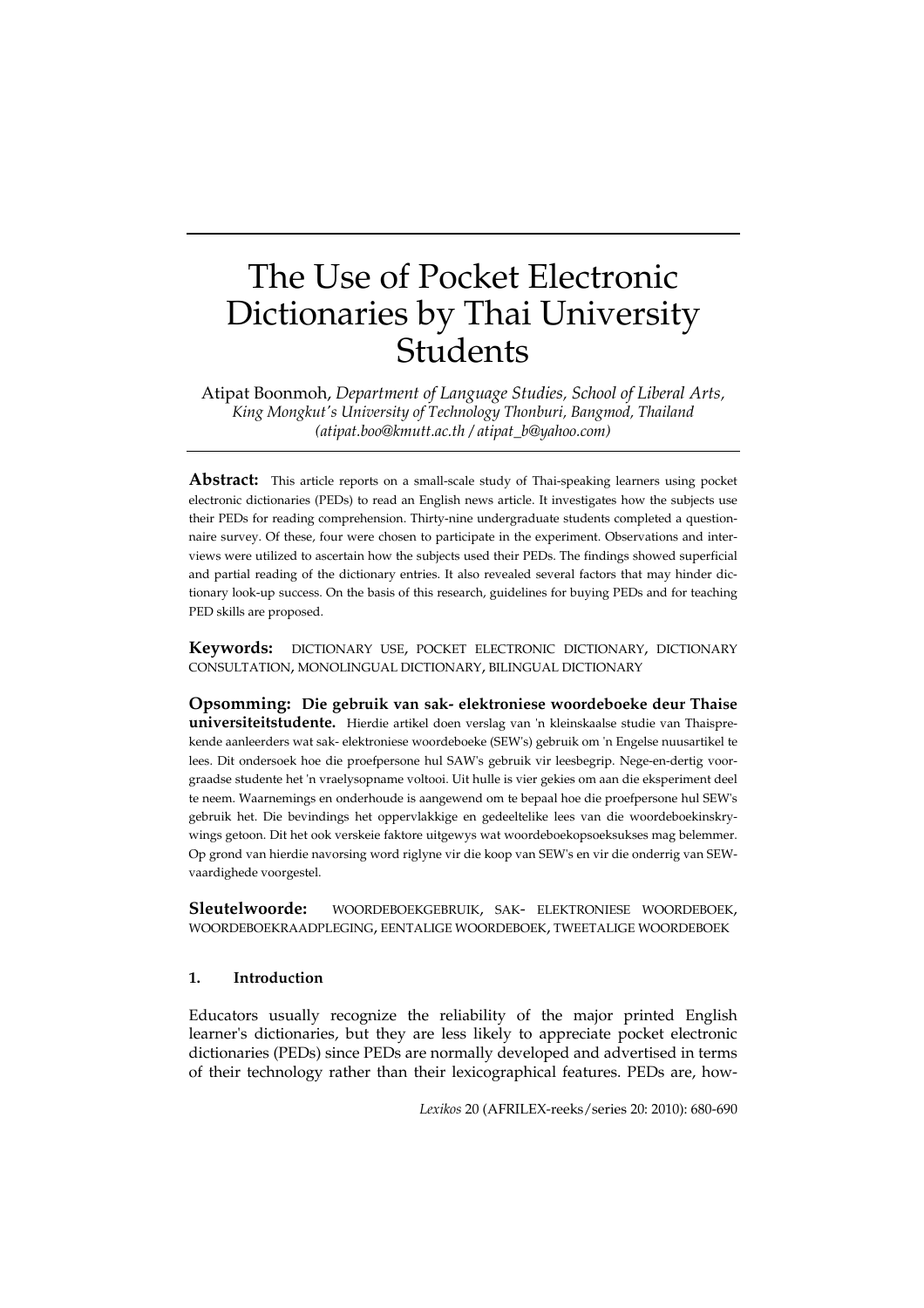ever, common in South East Asian classrooms (Boonmoh and Nesi 2008, Deng 2005, Midlane 2005), their use being greatest in 'countries where PEDs are more cheaply and easily available … and cultures in which microelectronic devices are extremely popular and fashionable' (Midlane 2005).

At King Mongkut's University of Technology Thonburi (KMUTT), Thailand, teachers have encouraged undergraduates to buy either the *Longman Active Study Dictionary* (LASD), or the *Cambridge Learner's Dictionary* (CLD), which is used as a key text in dictionary training skills courses. However, students seem to prefer to use PEDs when they are left to their own devices. A survey by Boonmoh and Nesi (2008) found that out of 1 211 students, 1 149 reported that they own at least one dictionary (95%). Of these, 938 (82%) own a monolingual dictionary in book form (presumably the LASD), 521 (45%) own a bilingual dictionary in book form, and 456 (40%) own PEDs. The survey indicated a mismatch, however, between the number of students who stated that they own monolingual print dictionaries (1 149) and the number who stated that they normally use them (46 for reading, and 103 for writing). The number of subjects who said that they own PEDs (456), on the other hand, was found to correspond quite well with the number of subjects who said that they normally use them (435 for reading, and 412 for writing). The students were required by their tutors to purchase the monolingual dictionary (the LASD), but PED use seems to have been the students' own choice.

## **1.1 Research in electronic dictionary use**

Electronic dictionary use is an under-researched area (Jopling 2003, Tono 2000); and the few studies that look closely at what happens when electronic dictionaries are consulted mainly concern the use of learner's dictionaries on CD-ROM (e.g. Jopling 2003, Nesi and Haill 2002, Winkler 2001). Most prior research into PED use has been confined to quantitative ownership surveys (e.g. Deng 2005, Taylor and Chan 1994) and qualitative investigations into teacher and student attitudes and beliefs (e.g. Boonmoh and Nesi 2008, Sobkowiak 2002). A few simple experiments have been conducted, such as a look-up 'race' between PED and print dictionary users (Weschler and Pitts 2000), but there have been no close analyses of exactly what happens when PED users look up words. The 'Green tea' experiment is an attempt to fill in this research gap.

#### **1.2 Research methods of researching PED use**

Questionnaires and interviews have been among the most frequently used instruments for PED research (Boonmoh and Nesi 2008, Deng 2005, Sobkowiak 2002, Koren 1997, Tang 1997, and Taylor and Chan 1994) since they can be used as a way of obtaining results from a great number or respondents. They can be useful for identifying general trends which might then be examined more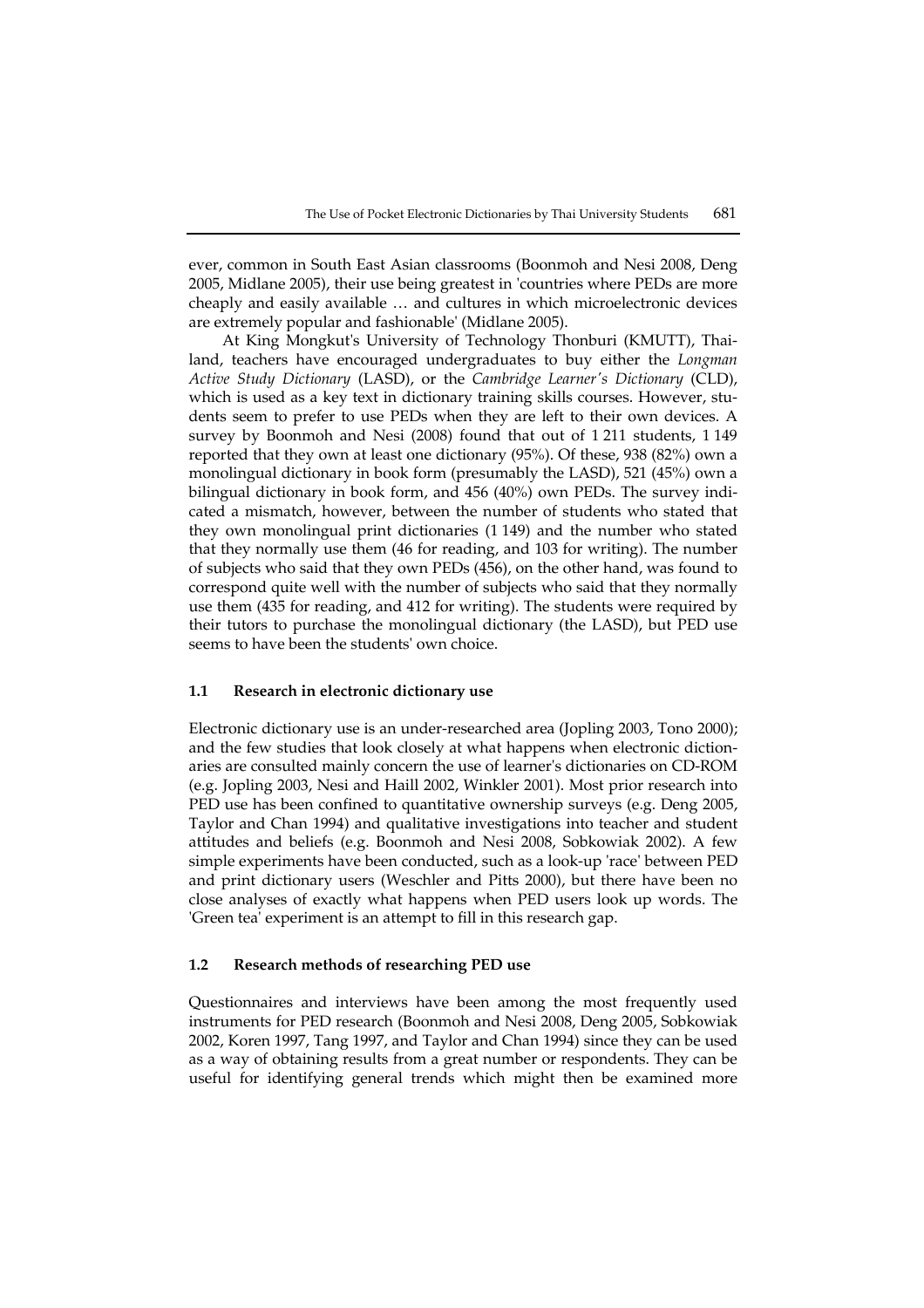closely in smaller, more empirical studies. A questionnaire alone, however, cannot reveal 'exactly what … students are doing with their dictionaries, what they expect from them, and how easily they are satisfied during the process of consultation' (Atkins and Varantola 1998: 115). For this reason, it seems a good idea to triangulate questionnaire data with more qualitative data obtained by other means.

Observation is an obvious means of collecting data in educational settings. Observing PED use in a natural setting is almost impossible because PED consultation is a private activity, and one which learners are often inclined to be secretive about (Nesi and Haill 2002). Video recording users, a method employed by Jopling (2003) when investigating the use of CD-ROM dictionaries, may not be a practical means of researching PED use since PED users may often hunch over their PEDs when consulting them, and block the view of the video camera. Although 'spy' software has some potential as a means of observing online dictionary use (through keystroke logging and screenshots), it cannot be loaded into the standard PED. Although PED consultation is a private activity, observing its use may provide us with a better understanding of how students really use their PEDs.

#### **2. Purposes of the study**

The purposes of this study are to find out

- what type of dictionary students possess, use, and want to buy,
- how students use their PEDs to read an English news article, and
- how successful their PED consultations are.

# **3. Methodology**

#### **3.1 Subjects**

The subjects of this study were 39 first-year undergraduate students who enrolled in a foundation English course (LNG 102 Fundamental English II) in the second semester of the academic year 2009 (November 2009–February 2010) at King Mongkut's University of Technology. They were from three departments: Computer Engineering, Mathematics and Multimedia. These subjects were chosen because they enrolled in the foundation English course which was taught by the researcher. Of 39 subjects, 4 were selected to take part in the experiment. These 4 subjects were chosen because they had claimed to possess and use pocket electronic dictionaries, and had indicated their willingness to participate in the experiment.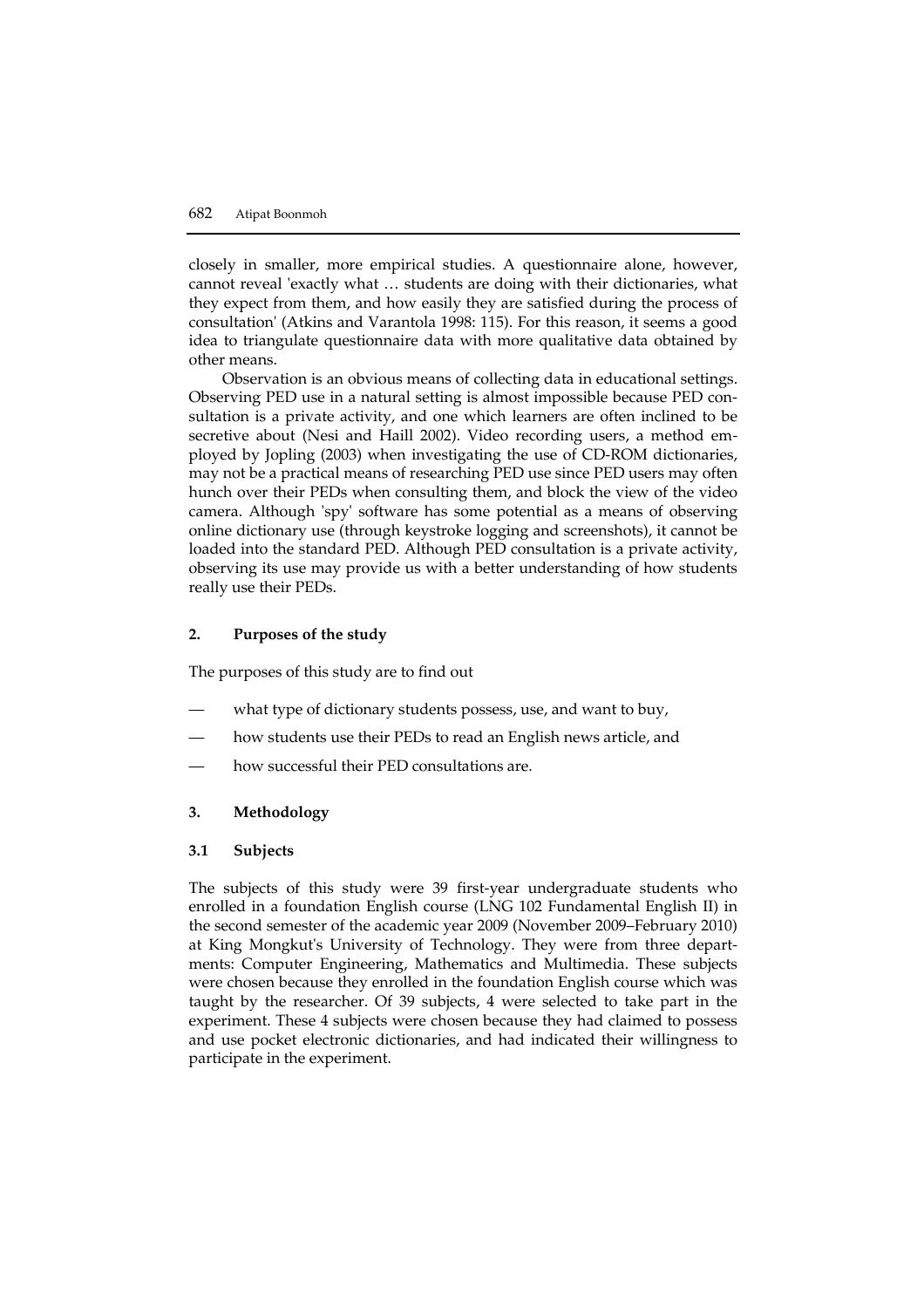#### **3.2 Research instruments**

A questionnaire, interviews, and observations were employed in this study. Initially, a questionnaire entitled 'Dictionary Use of Thai University Students' was completed by 39 subjects. The questionnaire consisted of 3 questions whose aim was to find out students' dictionary ownership, preference for dictionary use, and preference for dictionary purchase. Based on the findings of the questionnaire, only those who reported that they possess PEDs (10 subjects) were asked to participate in the study. Only 4 subjects expressed an interest in the study. Therefore each of them, in an individual session, was asked to complete a reading task. Subjects were asked to read a news article and orally reported what the article was about. This article was taken and adapted from a BBC website http://news.bbc.co.uk/2/hi/health/8453628.stm entitled 'Green tea "may block lung cancer"' which discusses that drinking green tea may avoid the risk of lung cancer.

This text had been piloted with a comparable group of volunteers, and had proved to be appropriate in terms of topic, difficulty level and length.

Subjects were asked to read the article in individual sessions, in the presence of the researcher who also observed every word looked up and completed an observation check sheet. The check sheets were used to help him record the words and meanings the subjects looked up, and were also used as notes to ask some specific questions during the retrospective interviews conducted with each subject at the end of the session.

#### **Green tea 'may block lung cancer'**

#### **Drinking green tea may offer some protection against lung cancer, say experts who studied the disease at a medical university in Taiwan.**

The latest work in more than 500 people adds to growing evidence suggesting the beverage has anti-cancer powers. In the study, smokers and non-smokers who drank at least a cup a day cut their lung cancer risk significantly, a US cancer research conference heard. The protection was greatest for people carrying certain genes. But cancer experts said the findings did not change the fact that smoking is bad for health.

Green tea is made from the dried leaves of the Asian plant Camellia sinesis and is drunk widely across Asia. The rates of many cancers are much lower in Asia than other parts of the world, which has led some to link the two. Laboratory studies have shown that extracts from green tea, called polyphenols, can stop cancer cells from growing. But results from human studies have been mixed. Some have shown a protective effect while others have failed to find any evidence of protection.

In July 2009, the Oxford-based research group Cochrane published a review of 51 studies on green tea and cancer which included over 1.5 million people. They concluded that while green tea is safe to drink in moderation, the research so far is conflicting about whether or not it can prevent certain cancers. (229 words)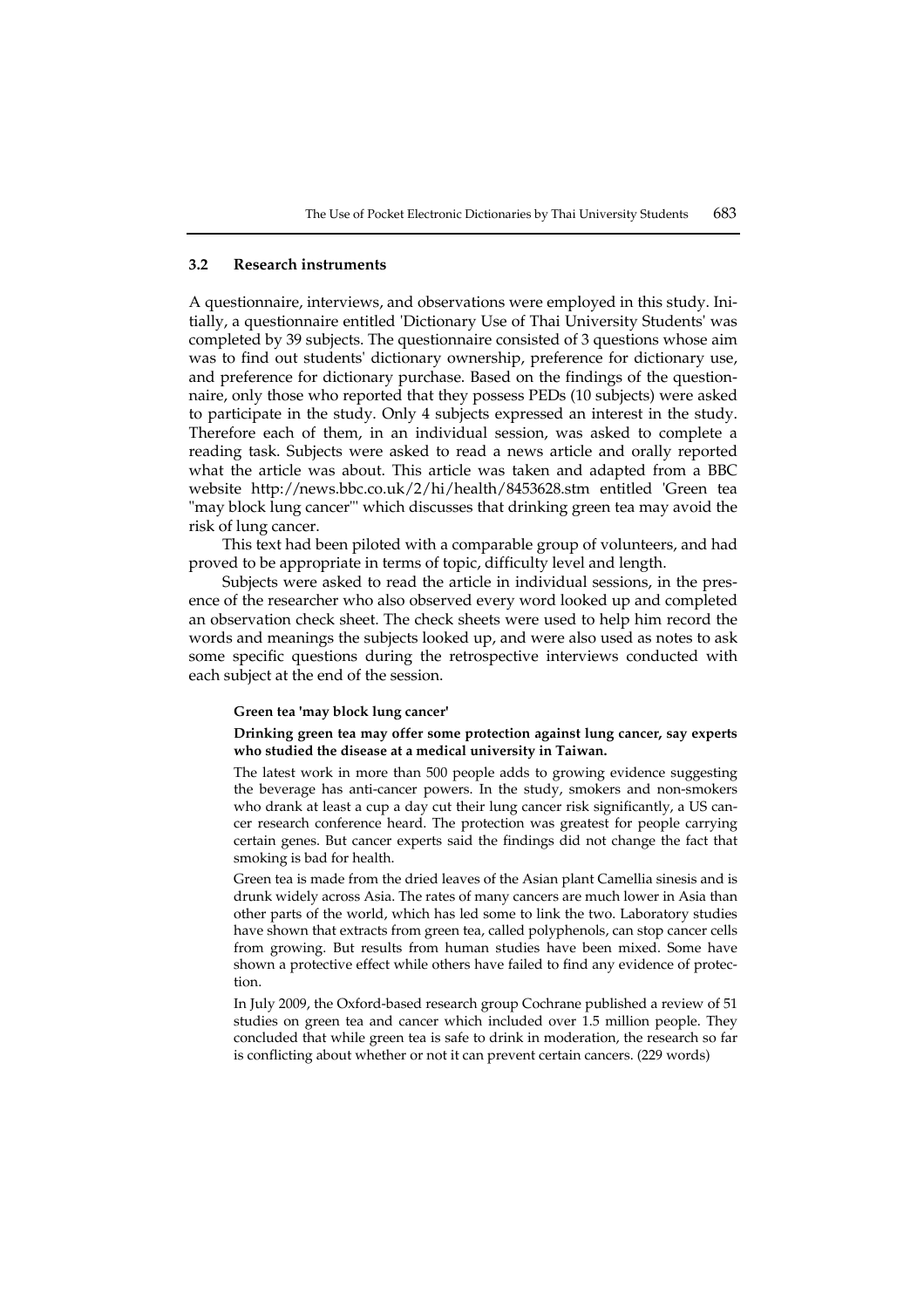#### **3.3 Data analysis**

Findings were derived from consideration of three data sources: the questionnaire, observation notes, and interviews. The data was analyzed only when the subjects consulted their PEDs to comprehend the English passage. The number of words looked up, and the number of successful and unsuccessful look-ups were noted. The data from the interviews, and the observation check sheets were analyzed with reference to the following questions:

- How did the subjects write their summaries?
- What words did they look up?
- Did they search for words in the appropriate word class?
- Did they find the words they were looking for?

#### **4. Result**

### **4.1 Student's use of dictionaries**

**Table 1:** Dictionary Use of Thai University Students

| Gender                                                | 17 Male                                |  |
|-------------------------------------------------------|----------------------------------------|--|
|                                                       | 22 Female                              |  |
|                                                       | 7 Mathematics                          |  |
| Department                                            | 26 Engineering                         |  |
|                                                       | 6 Multimedia                           |  |
| 1. Dictionaries you own                               | 32 Monolingual dictionary in book form |  |
|                                                       | 35 Bilingual dictionary in book form   |  |
|                                                       | 10 Pocket electronic dictionary        |  |
|                                                       | 9 Monolingual dictionary in CD form    |  |
| 2. Dictionaries you normally use                      | 4 Monolingual dictionary in book form  |  |
|                                                       | 30 Bilingual dictionary in book form   |  |
|                                                       | 9 Pocket electronic dictionary         |  |
|                                                       | 4 Monolingual dictionary in CD form    |  |
| 3. Type of dictionaries you<br>plan/would like to buy | 22 Pocket electronic dictionary        |  |
|                                                       | 13 Bilingual dictionary in book form   |  |
|                                                       | 4 Monolingual dictionary in book form  |  |

It can be seen from Table 1 that of 39 respondents, 35 (90%) owned a bilingual dictionary in book form, 32 (82%) owned a monolingual dictionary in book form which was a recommended purchase by the School (78% wrote 'Cambridge', probably referring to CLD), and 10 (26%) owned PEDs. The CLD on CD-ROMs are 'bundled' with the printed copies of CLD on sale at KMUTT.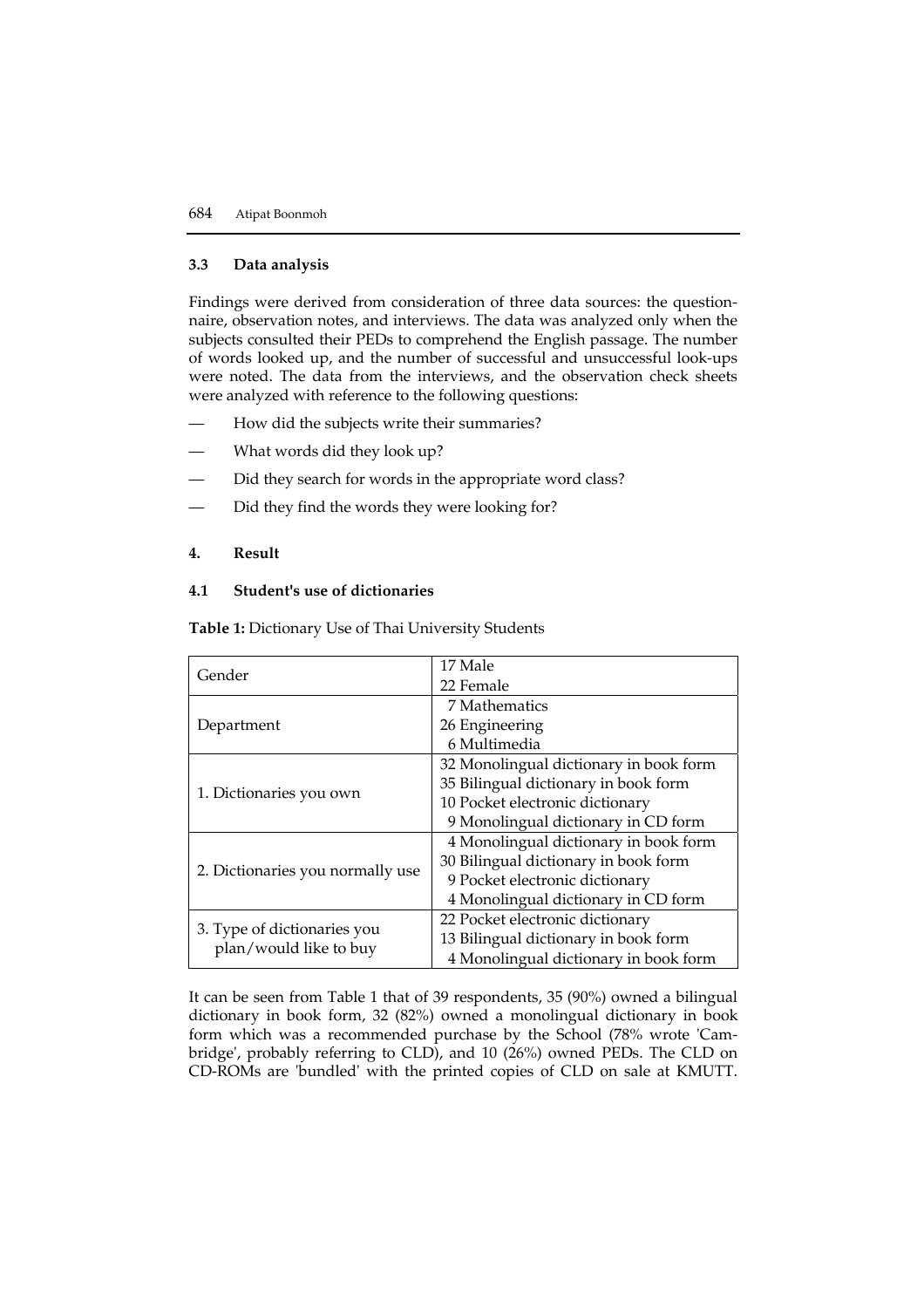However, only 9 respondents claimed ownership of a monolingual dictionary on CD-ROM. This may suggest that many respondents had not explored the inside of their CLD copies.

For the second question, there was a 90% drop in the number of respondents who used a monolingual dictionary. Although 32 respondents claimed to own a monolingual dictionary, only 4 respondents (10%) reported that they normally use it. This may be taken to imply that the ownership of a certain type of dictionary does not equate to its use. However, the number of respondents who reported owning a bilingual dictionary in book form and a PED seem to correspond with the number of respondents who reported using it.

The last question enquired about the respondents' preferences when buying a new dictionary. More than half of the participants, 56% (22 out of 39), reported that they would like to buy PEDs, 13 respondents wanted to buy a bilingual dictionary in book form, and only 4 students (12.5%) wanted to buy a monolingual dictionary in book form. None stated that they would want to buy dictionaries on CD-ROM.

The findings from this survey provided a general picture of how participants used their dictionaries. The findings inform us about the dictionaries the participants owned, which dictionaries they preferred to use or normally used, and which dictionaries they would like to buy in future.

#### **4.2 Students' reading behaviours and look-up analysis**

The ways these 4 subjects read the article were obvious. All of them started looking up unknown words from the beginning. None of them read a second time. Subject A, B and C read the article sentence by sentence and looked up unknown words while Subject D read the article word by word and tried to understand the word before moving to another word.

A PED normally contains at least three dictionaries, i.e. a Thai–English, an English–Thai, and an English–English dictionary. The sources of the three dictionaries differ among PED brands (e.g. *CyberDict* vs. *TalkingDict*) and PED models (e.g. *CyberDict 3* vs. *CyberDict 4*). In this study, Subject A, B, and C used PEDs by *CyberDict* and Subject D used PEDs by *TalkingDict*. It was found that all 4 subjects consulted only the English–Thai PED dictionary. This was probably because the English–Thai dictionary was set up as the default when a PED is turned on. The interview also suggested that the subjects were not familiar with the English–English dictionary and they thought that looking up words from an English–English dictionary was time-consuming. Some stated that they could not understand the English definitions and they had to use the English– Thai dictionary in order to understand some English words in the definitions.

As can be seen in Table 2, the numbers of dictionary look-ups per subject ranged from 22 (Subject C) to 40 (Subject D). Subject D looked up one in every five words (40 look-ups out of 229 words) in the English news article. This might have reflected the fact that Subject D tackled reading the article word for word.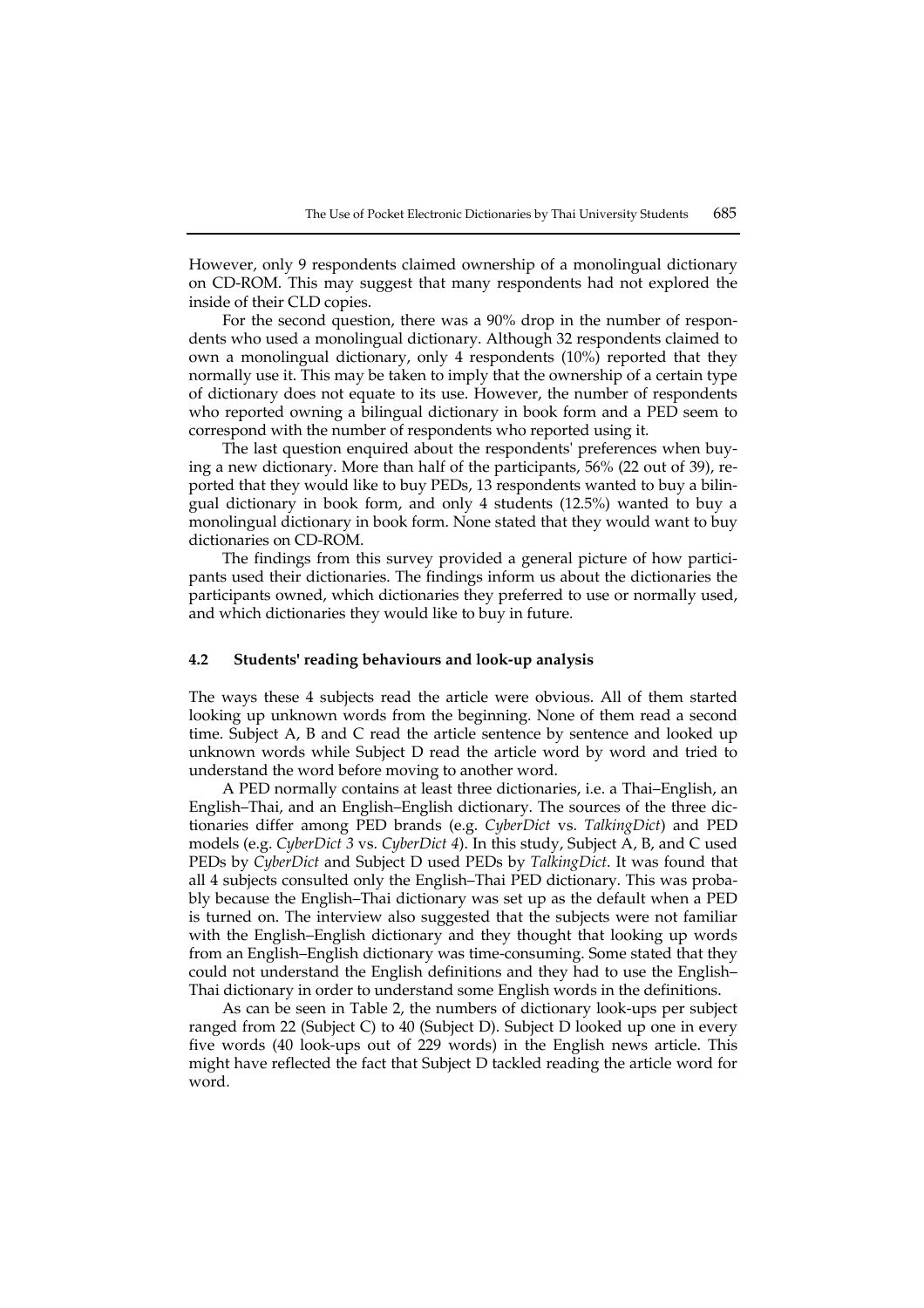| Subject       | Number of | Words placed    | Inappropriate   | Unsuccessful    |
|---------------|-----------|-----------------|-----------------|-----------------|
|               | look-ups  | in the wrong    | words           | look-ups        |
|               |           | order           | searched        |                 |
| A             | 28        | research        | leaves,         |                 |
| (CyberDict)   |           |                 | suggesting,     |                 |
|               |           |                 | conflicting,    |                 |
|               |           |                 | published       |                 |
| B             | 30        | research, may,  | leaves,         |                 |
| (CyberDict)   |           | rate            | expects,        |                 |
|               |           |                 | extracts,       |                 |
|               |           |                 | published,      |                 |
|               |           |                 | adds,           |                 |
|               |           |                 | conflicting     |                 |
| C             | 22        | research,       | extracts,       |                 |
| (CyberDict)   |           | review,         | published,      |                 |
|               |           |                 | suggesting      |                 |
| D             | 40        | link, research, | leaves,         | smokers,        |
| (TalkingDict) |           | rate, may,      | smokers,        | experts,        |
|               |           | review          | experts,        | extracts, adds, |
|               |           |                 | extracts, adds, | suggesting,     |
|               |           |                 | suggesting,     | published       |
|               |           |                 | conflicting,    |                 |
|               |           |                 | growing,        |                 |
|               |           |                 | published,      |                 |
|               |           |                 | included        |                 |
| Total         | 120       | 11              | 23              | 6               |

#### **Table 2:** Subjects' look-up analysis

Out of 120 look-ups, 11 (9.1%) were misidentified for their word class. The subjects might not have been aware that one word form could have more than one word class. For example, 'research' can function as a verb and also a noun. The subjects might not have analyzed the part of speech where the word 'research' occurred in context. A second reason for this unidentified word class would have been because of the PEDs the subjects used.

Locating inappropriate words to look up is a major problem for dictionary consultation. It is seen that out of 120, 23 words (19.2%) were inappropriately chosen to look up. It seems that the subjects copied the exact word form from the article to look up in their PEDs, without analyzing the part of speech or adjusting to remove inflections. For example, all 4 subjects looked up the word 'published' ('the Oxford-based research group Cochrane published a review of 51 studies') without adjusting this word to its root form ('publish'). Subject D selected the most number of inappropriate words to look up. These include: 'leaves', 'smokers', 'experts', 'extracts', 'adds', 'suggesting', 'conflicting', 'growing', 'published', 'included'.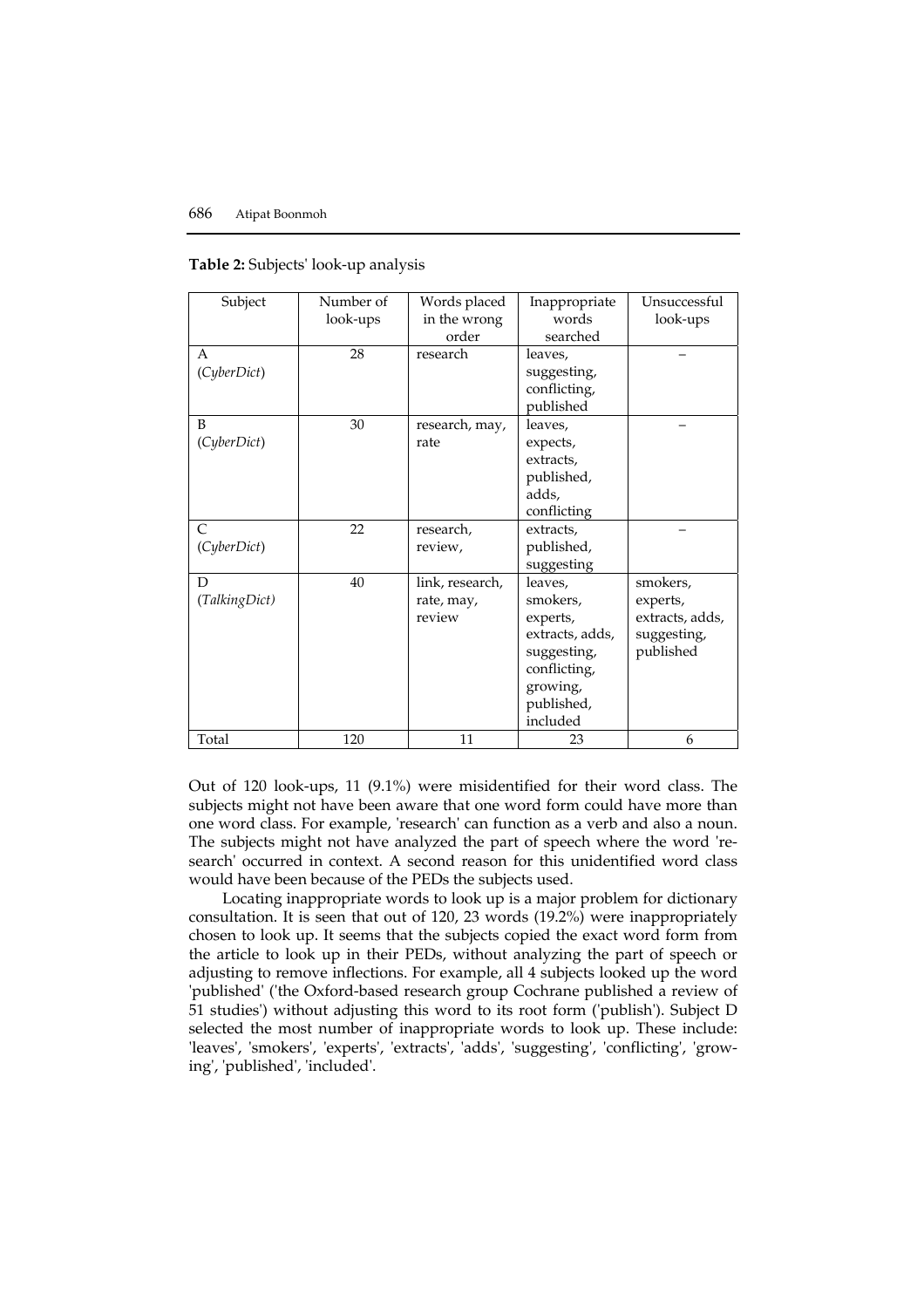There are 6 look-ups that were unsuccessful. This was the result of failure in adjusting inflected forms appropriately. It should be noted that all of the unsuccessful look-ups were looked up by Subject D. This may at first be taken to imply that Subject D was the least skilful in PED use. However, after a careful investigation of the PED, it was found that the cause of these unsuccessful lookups could also have been the result of the PED brand the subject used. The investigation of the two PED brands (*TalkingDict* and *CyberDict*) revealed two important aspects: the content and the function.

It is interesting to note that the words 'conflicting' and 'growing' are listed as headwords in the *TalkingDict* (as adjectives). However, these two words did not exist as headwords in major English–English dictionaries (e.g. *Longman Dictionary of Contemporary English on CD-ROM* and *Collins Cobuild Advanced Learner's Dictionary on CD-ROM*).

The content of the English–Thai dictionary in *CyberDict* comes from Thiengburanathum's (1998) *SE-ED's Modern English–Thai Dictionary (Complete and Updated) Desk Reference Edition*, Bangkok: SE-Education. On the other hand, the content of the English–Thai dictionary in *TalkingDict* is taken from the *English–Thai Dictionary* (compiled by lecturers from the Chalermprakiat Centre of Translation and Interpretation). Note that no authors' titles or years of publication were provided.

*CyberDict* has a unique function that can display the most appropriate root form. For example, when typing 'suggests', 'suggesting', or 'suggested', the PED displays 'suggest'). This function, however, is not present in *TalkingDict*. Had Subject D used *CyberDict* to look up these six words, his searches would have been successful.

# **5. Conclusion and Discussion**

The findings from the questionnaire survey suggest a growing trend for pocket electronic dictionaries. The findings accord with the findings of previous studies that PED use will increase (Taylor and Chan 1994, Midlane 2005). Only a few participants would like to buy monolingual dictionaries. This may be taken to imply that the use of monolingual dictionaries was imposed on the participants and if they had their own choice to choose what dictionaries to buy, they might not have bought monolingual dictionaries as recommended by the Department.

The findings from the 'Green tea' experiment revealed insights into how students use PEDs. The problems the subjects encountered revealed a lack of reading skills and dictionary-using skills. The subjects lacked strategies in tackling the reading task. Some did not perform any reading strategies, e.g. looking at the title, skimming, or reading the main ideas, guessing words from context. As a consequence, the lack of reading strategies had led the subjects to rely heavily on searching for equivalent meanings from the PEDs. The subjects' look-up behaviours, however, were found to be partial. Some subjects were not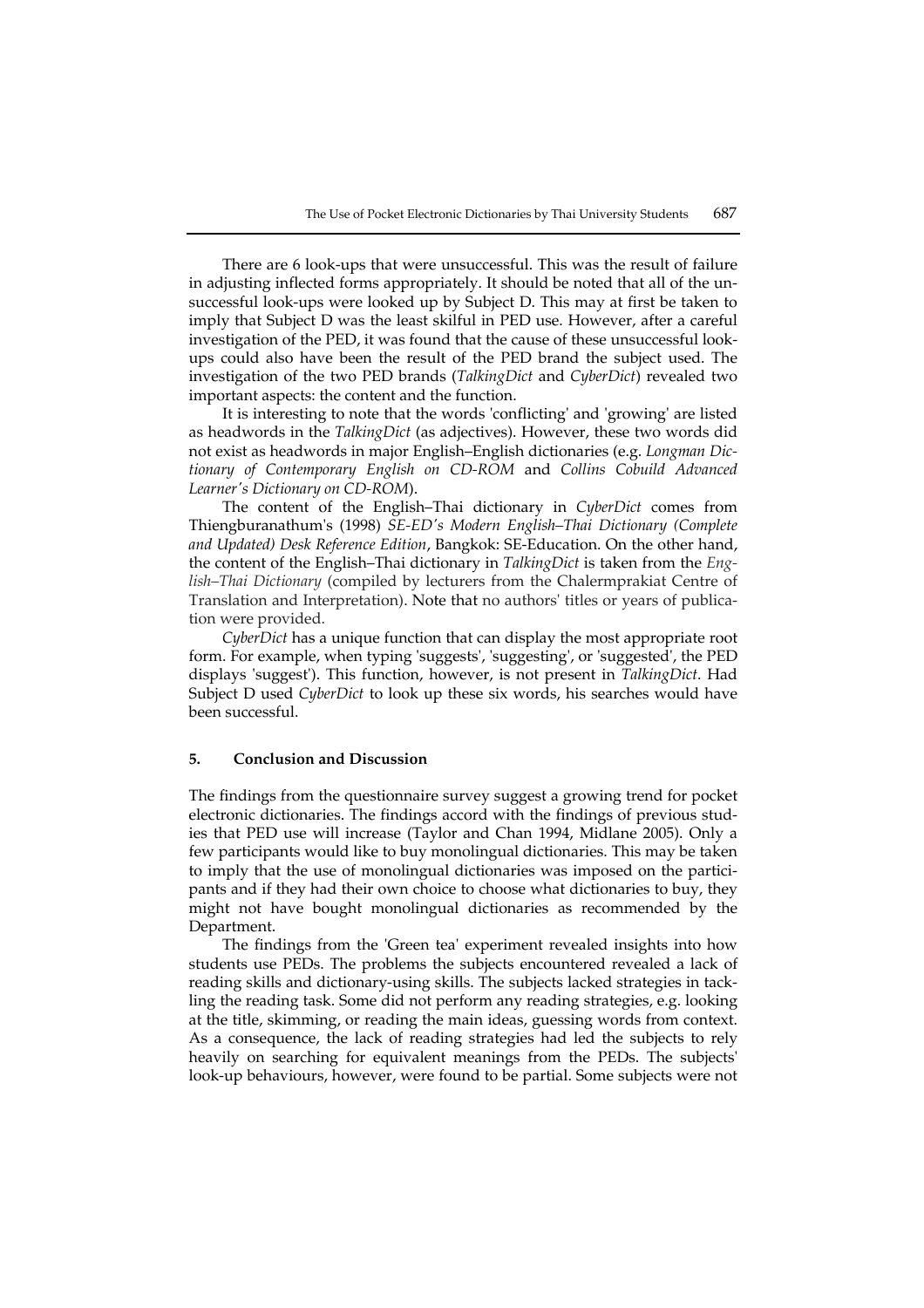aware of the class word and inflected form of the words. Some of them did not select appropriate word forms to look up. However, the reason the subjects did not select the appropriate forms might have been the result of the difference between L1 (i.e. Thai) and L2 (i.e. English). For example, Thai does not have inflected forms (e.g. manage, manages, managed, managing) as in English. Thai derivational morphemes are prefixes rather than suffixes, e.g. **จัดการ** [chatkan] (verb 'manage'), **การจัดการ** [kanchatkan] (noun 'management') **ผูจัดการ** [phuchatkan] (noun 'manager'). The subjects might not have been aware of this difference and this could affect dictionary use. Moreover, the PED brand was found to be an important factor hindering or promoting look-up success.

#### **6. Recommendation**

Since PEDs will continue appearing in the classroom, teachers should provide authoritative advice on how to buy PEDs and/or train students to use PEDs. Based on the findings of this research, the following guidelines for buying PEDs and for teaching PED skills are proposed: Teachers may ask students to explore and compare the dictionary contents of the PED the students would like to buy in terms of lexicographical features (e.g. name of dictionaries, their authors' titles, years of publication, and the edition of the specific dictionary), and technological features (e.g. an ability to display the root form, wild card search). Teachers may teach students to make sure that they know how to identify the part of speech of words, how to adjust inflected forms to find root forms, and how to analyze word classes. When teaching English to a multilingual class, it is useful for teachers to teach fundamental facts about the L1 and the L2 (i.e. English), so that they know how differences can affect the way they will use their PEDs.

# **References**

- **Atkins, B.T.S. and K. Varantola.** 1998. Monitoring Dictionary Use. Atkins, B.T.S. (Ed.). 1998. *Using Dictionaries. Studies of Dictionary Use by Language Learners and Translators*: 83-122. Lexicographica. Series Maior 88. Tübingen: Max Niemeyer.
- **Boonmoh, A. and H. Nesi.** 2008. A Survey of Dictionary Use by Thai University Staff and Students, with Special Reference to Pocket Electronic Dictionaries. *Horizontes de Lingüística Aplicada* 6(2): 79-90.
- **Deng, Y.P.** 2005. A Survey of College Students' Skills and Strategies of Dictionary Use in English Learning. *CELEA Journal* 28(4): 73-77.
- **Jopling, F.** 2003. *Towards a New Methodology for Research on Electronic and Paper-Based Dictionary Use: A Pilot Study of Look-Up Patterns on Screen and in Print*. Unpublished M.A. Thesis. Coventry: University of Warwick.
- **Koren, S.** 1997. Quality versus Convenience: Comparison of Modern Dictionaries from the Researcher's, Teacher's and Learner's Points of View [online]. *TESL-EJ* 2(3), January.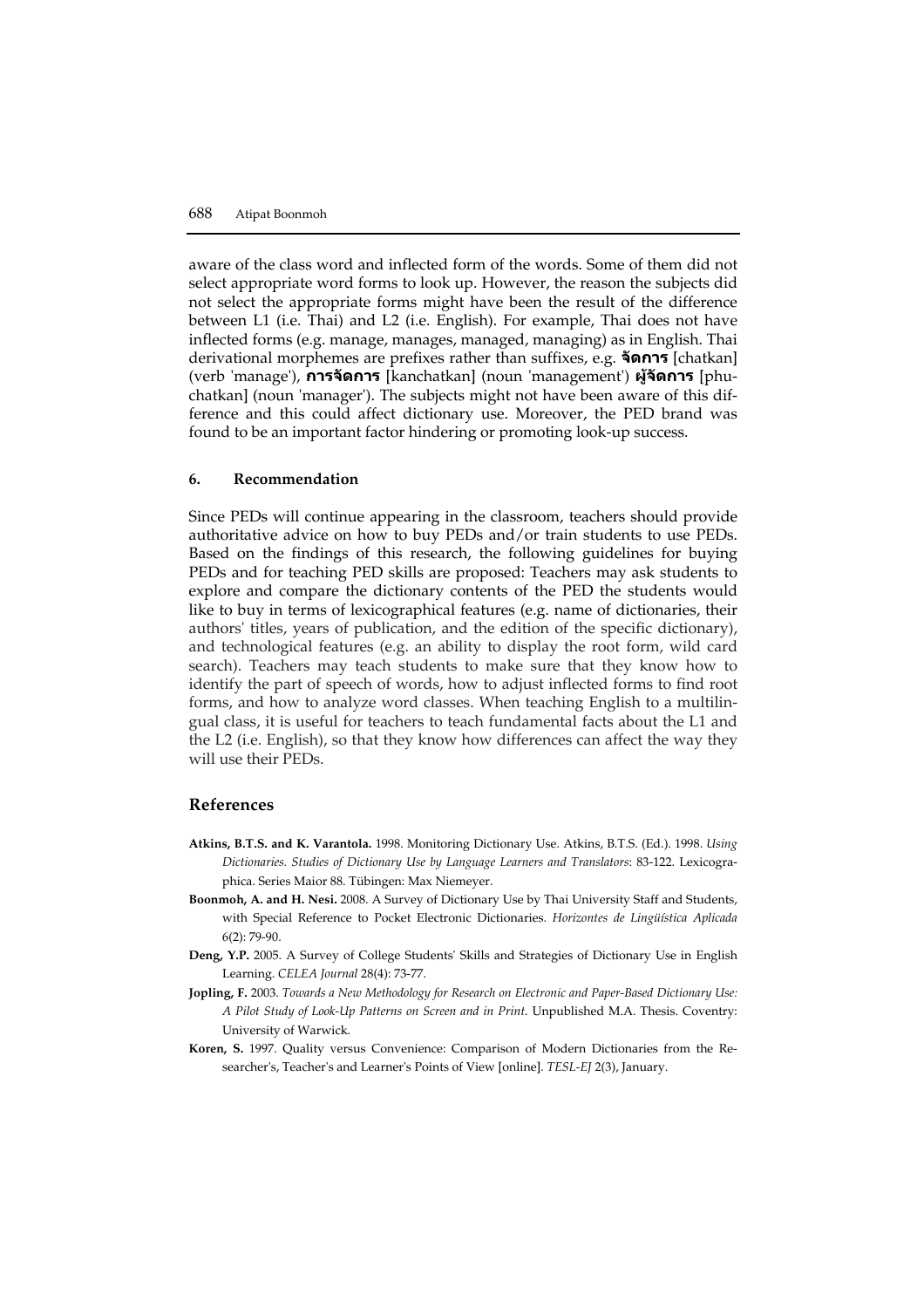- **Midlane, V.** 2005. *Students' Use of Portable Electronic Dictionaries in the EFL/ESL Classroom: A Survey of Teacher Attitudes*. M.Ed. Dissertation. Manchester: University of Manchester, Faculty of Education.
- **Nesi, H. and R. Haill.** 2002. A Study of Dictionary Use by International Students at a British University. *International Journal of Lexicography* 15(4): 277-305.
- **Sobkowiak, W.** 2002. The Challenge of Electronic Learner's Dictionaries [online]. *Teaching English with Technology: A Journal for Teachers of English* 2(1), January 2007. http://www.iatefl.org.pl/ call/j\_article7.htm#sob.
- **Tang, G.** 1997. Pocket Electronic Dictionaries for Second Language Learning: Help or Hindrance? *TESL Canada Journal* 15(1): 39-57.
- **Taylor, A. and A. Chan.** 1994. Pocket Electronic Dictionaries and their Use. Martin, W., W. Meijs, M. Moerland, E. ten Pas, P. van Sterkenburg and P. Vossen (Eds.). 1994. *Euralex '94 Proceedings*. *Papers Submitted to the 6th EURALEX International Congress on Lexicography in Amsterdam, The Netherlands*: 598-605*.* Amsterdam: Free University Press.
- **Tono, Y.** 2000. On the Effects of Different Types of Electronic Dictionary Interfaces on L2 Learners' Reference Behaviour in Productive/Receptive Tasks. Heid, U., S. Evert, E. Lehmann and C. Rohrer (Eds.). 2000. *Proceedings of the Ninth EURALEX International Congress, EURALEX 2000, Stuttgart, Germany, August 8th–12th, 2000*: 855-862. Stuttgart: Institut für Maschinelle Sprachverarbeitung, Stuttgart University.
- **Weschler, R. and C. Pitts.** 2000. An Experiment Using Electronic Dictionaries with EFL Students [online]. *The Internet TESL Journal* 6(8). http://iteslj.org/Articles/Weschler-ElectroDict.html.
- **Winkler, B.** 2001. English Learners' Dictionaries on CD-ROM as Reference and Language Learning Tools. *ReCall* 13(2): 191-205.